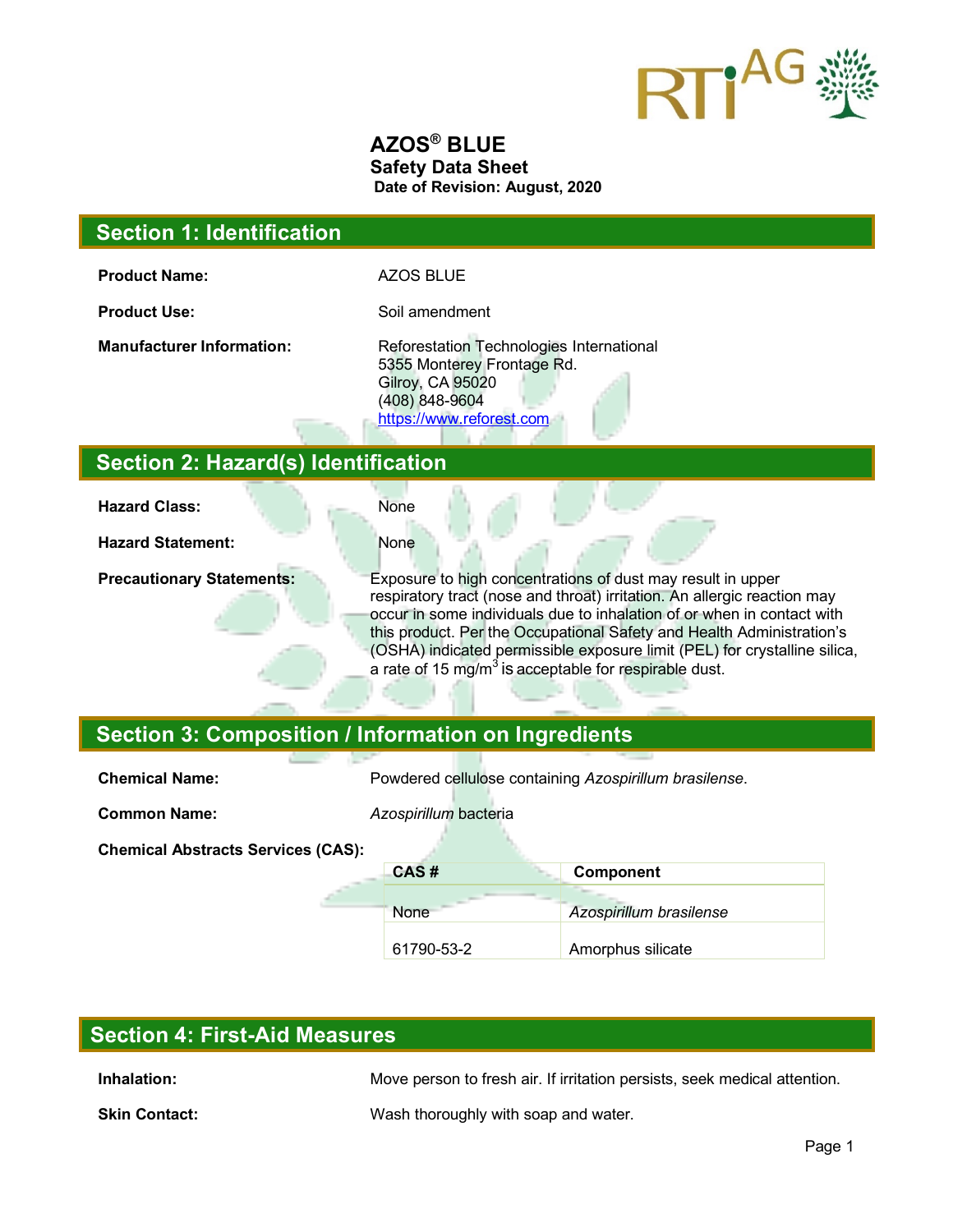| Eye Contact:            | Wash thoroughly with soap and water. Seek medical attention if<br>irritation persists.                                                |
|-------------------------|---------------------------------------------------------------------------------------------------------------------------------------|
| Ingestion:              | If swallowed and the person is conscious, give a large amount of water<br>to drink and make the person vomit. Seek medical attention. |
| <b>Recommendations:</b> | For health emergencies, call your local poison control center. Provide<br>general supportive measures and treat symptomatically.      |

### **Section 5: Fire-Fighting Measures**

**General Fire Hazards:** Material will burn if involved in a fire. Like most organic powders, under severe dusting conditions, this material may form explosive mixtures in the air.

**Hazardous Combustion:** None

**Extinguishing Equipment:** Water, carbon dioxide, dry chemical or foam.

**Special Protective Equipment:** Wear full protective clothing and a National Institute for Occupational Safety and Health (NIOSH) approved self-contained, breathing apparatus. In the event of a fire, use agents appropriate to surrounding materials to extinguish fire. Evacuate downwind if large quantities are involved in fire.

### **Section 6: Accidental Release Measures**

**Emergency Procedures:** Sweep up and scoop into container for reuse, recycle or disposal. Keep out of all waterways.

**Cleanup Procedures**: If product is contaminated, dispose of in an approved landfill disposal facility in accordance with applicable federal, state, provincial or local regulations.

### **Section 7: Handling and Storage**

**Safe Handling:** Appropriate warehouse and production-handling practices should be followed to limit the amount of dust spread. Avoid sources of ignition. If product is pneumatically conveyed or pressurized in high concentration, devices to control static electricity are recommended. Always wear mask when handling. **Safe Storage:** Product should be stored on pallets without contact to walls, ceilings or floor. Storage areas should be well ventilated and free of strong and objectionable odors. Avoid open flames and spark sources. Store in cool dry place.

# **Section 8: Exposure Controls / Personal Protection**

**Exposure Guidelines:**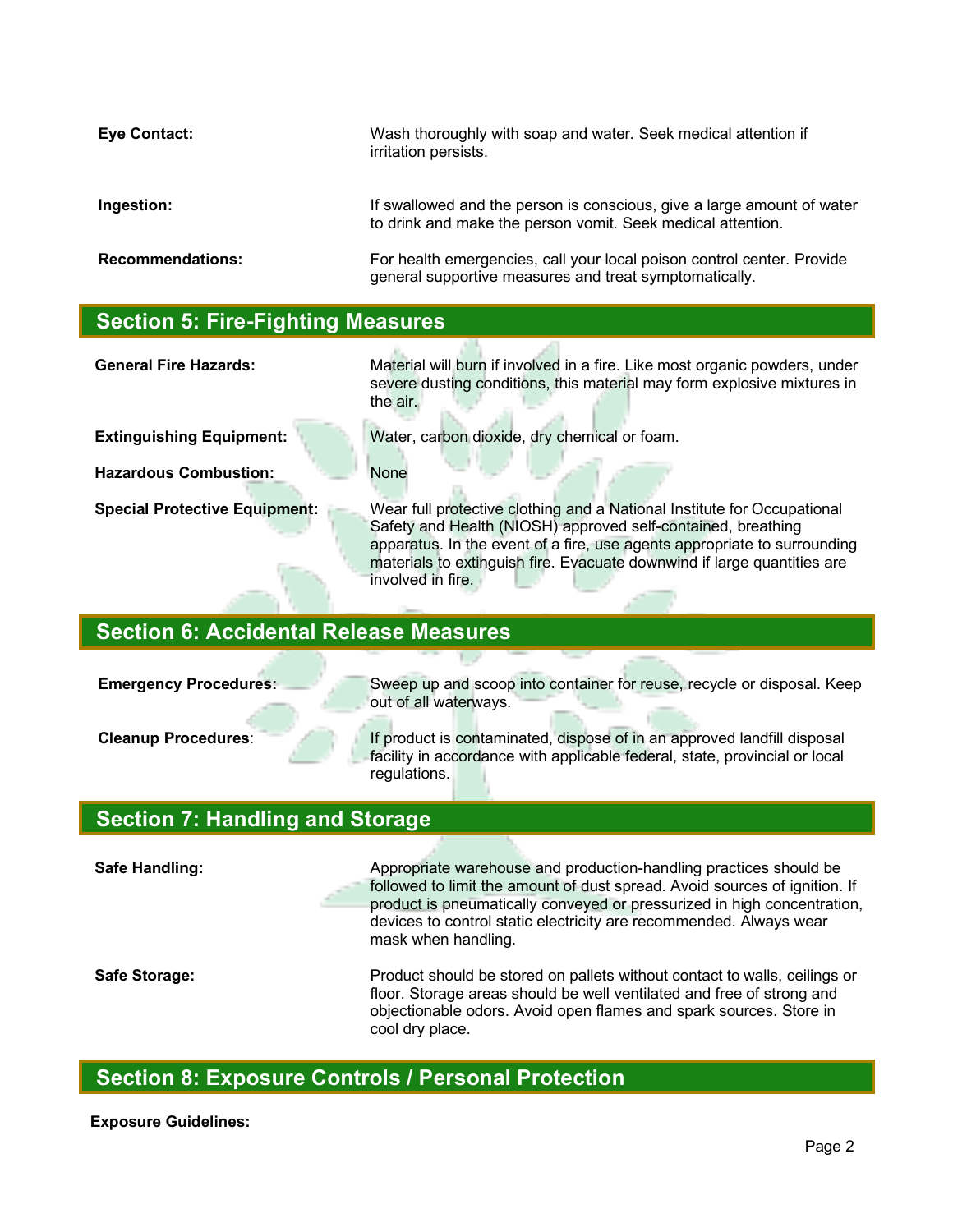#### **Personal Protective Equipment:**

- 
- 
- 
- 

**Engineering Controls:** Not applicable

• General Product Information: No known conditions are generally aggravated by exposure when under proper usage conditions.

• Eyes/Face: Eye protection is recommended. Wearing contact lenses is not recommended in a dusty environment. • Skin: None normally required. • Respiratory: None normally required.<br>• General: Nentilation adequate to the Seneral: Ventilation adequate to handle dust indigenous to operations.

**Recommendations:** Wear mask when handling.

# **Section 9: Physical and Chemical Properties**

Appearance: **Appearance:** 60 mesh particle size in powder form; white color. **Odor:** No appreciable odor level **Odor Threshold:** Not applicable **pH:** Not applicable<br>**Melting Point/Freezing Point:** Not applicable **Melting Point/Freezing Point: Flash Point:** Not applicable **Evaporation Rate:** Not applicable **Flammability (Solid Gas):** Not applicable **Upper/Lower Flammability or Explosive Limits:** Not applicable **Vapor Pressure:** Not applicable **Relative Density:** Not applicable **Solubility:** Not water soluble **Auto-ignition Temperature:** Not applicable **Decomposition Temperature:** Not applicable **Viscosity:** Not applicable **Section 10: Stability and Reactivity**

**Chemical Stability:** Stable **Conditions to Avoid:** None Hazardous<br> **Polymerization:** Will not occur **Polymerization:** 

# **Section 11: Toxicology Information**

Acute and Chronic Toxicity: No significant concern **Carcinogenicity:** No significant concern

# **Section 12: Ecological Information (non-mandatory)**

**Ecotoxicity:** Insignificant **Aquatic Toxicity:** Insignificant

# **Section 13: Disposal Considerations (non-mandatory)**

**Recommendations on Disposal:** If material is released or spilled, sweep up and scoop into container for reuse, recycling, or disposal. Keep out of all waterways. If product